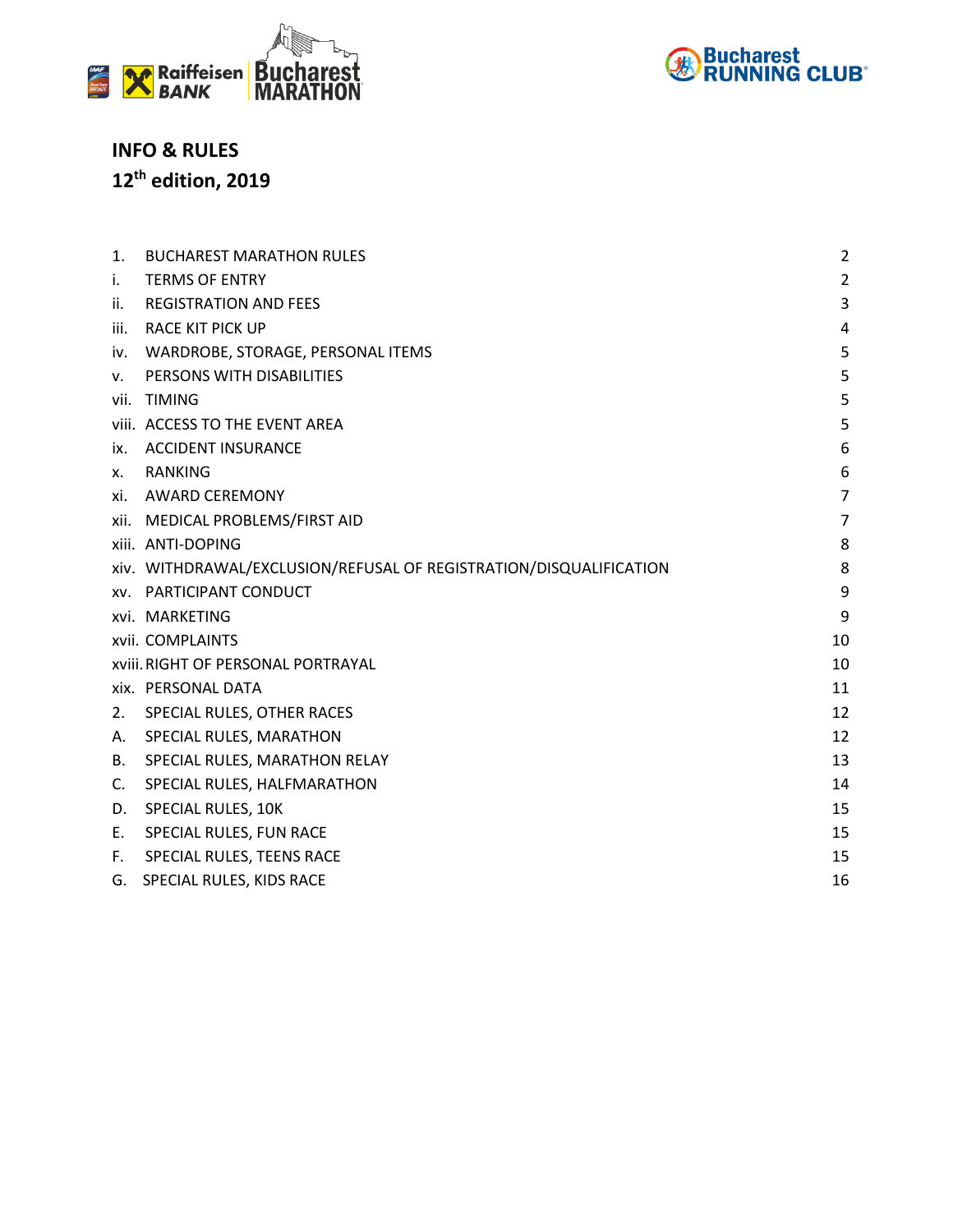



This 12<sup>th</sup> edition of the Bucharest Marathon (the Event and all related races) will take place on 12<sup>th</sup> and 13<sup>th</sup> of October 2019, organized by **THE BUCHAREST RUNNING CLUB ASSOCIATION** (the Organizer) in partnership with the **ROMANIAN ATHLETICS FEDERATION** and **BUCHAREST CITY HALL.** The Organizer can be contacted, in writing, at the following address: Bucharest, Str. Maria Hagi Moscu, sector 1, E-mail: [info@abrc.ro.](mailto:info@abrc.ro)

Any news or additional details about the Event are available on the dedicated website, [www.bucharest](http://www.bucharest-marathon.com/)[marathon.com.http://www.bucharest-marathon.com/.](http://www.bucharest-marathon.com/) Information about the Organizer and other related events will be available on the organization's websites: www.abrc.ro, www.voluntarinsport.ro , <https://www.facebook.com/BucharestMarathon/>

Filling out the form provided by the Organizer and participating at the Event and any of the related races represents your explicit and unconditional agreement to the terms of these Rules and to any instructions and recommendations of the Organizer and the Event Officials. The Organizer reserves the right to amend these Rules until the first day of the Event, subject to the notification of the participants on the Event website. These Rules are supplemented, for all races (intended for both professional and elite athlete races and for popular races) with the rules of the International Association of Athletics Federations (IAAF) and the IAAF Disciplinary Tribunal Rules, provided they are not contrary to the provisions of these Rules.

The Romanian law shall apply whenever the aforesaid special rules are inapplicable.

## **Races:**

- adult races: marathon, half marathon, individual 10k, marathon relay, 2.5k fun race, 10k & 2.5k wheelchair race;

- races for children and teenagers: 2.5k teens' race, 0.9k /1.4k kids race.

## **Average seasonal temperature:**

- Minimum temperature: 10 C°
- Maximum temperature: 28 C°
- Average temperature: 18 C°

## <span id="page-1-0"></span>**1. BUCHAREST MARATHON RULES**

## *i.TERMS OF ENTRY*

To register at races part of the BUCHAREST MARATHON Event and pick up the race kit, each runner shall meet all of the conditions below:

1) be 18 years or older on race day;

2) pay the registration fee;

3) provide an ID for identity check;

4) take responsibility for any injury or damage happening during the competition - the Organizer shall not be held liable for any such instances, in accordance with the provisions of these Rules;

5) take responsibility for having the physical ability and the medical endorsement for participating in the race they entered; the Organizer shall not be held liable for any medical problem occurring during or after the Event;

6) not register for any additional race at the 2019 Bucharest Marathon Event. A person can only enter one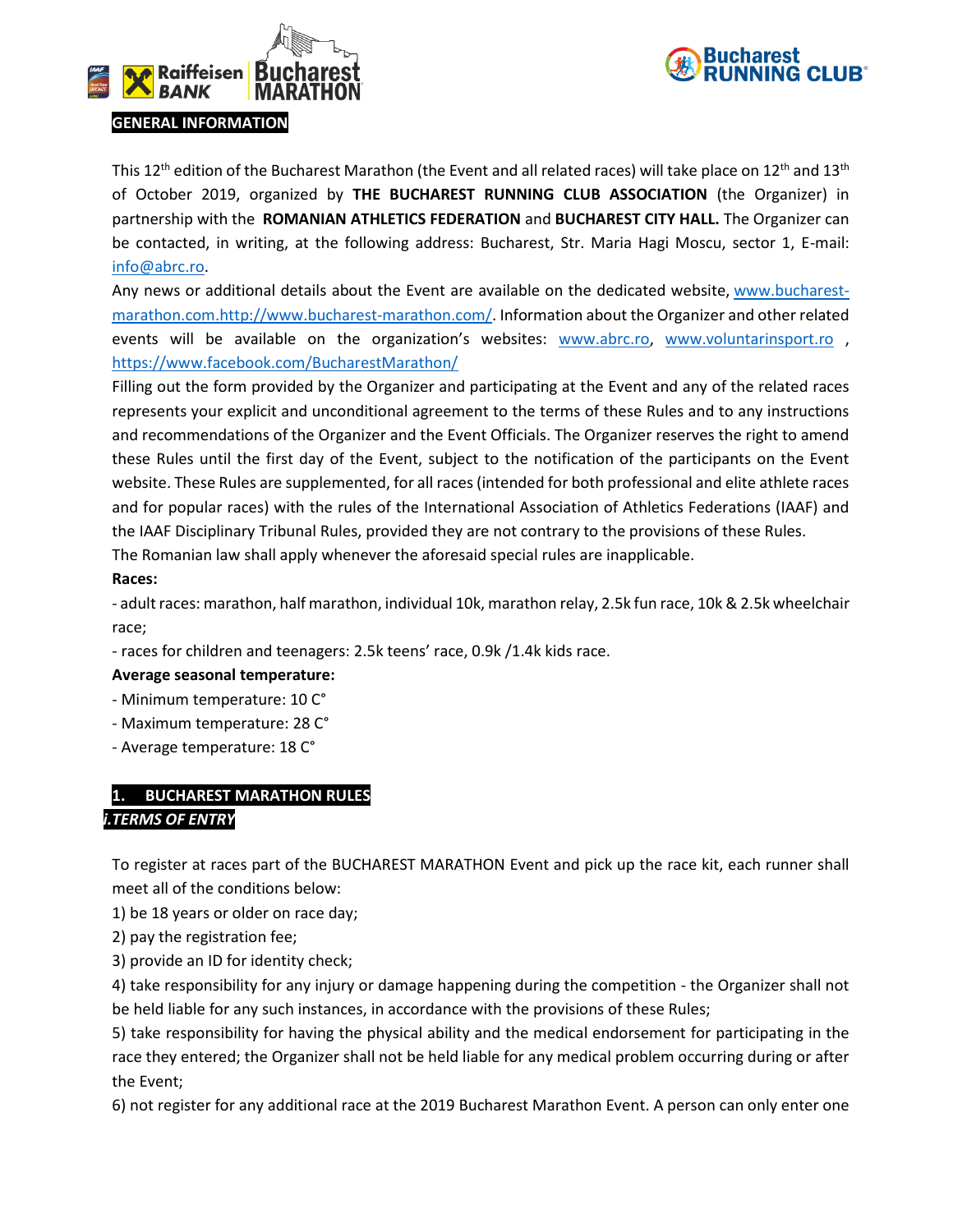



#### race at the Event.

Participation at the Bucharest Marathon is strictly personal. Changing, selling or transfer the participation to the Event is forbidden. Having a different person wear the BIB number of the runner who received it is not allowed. Any violation of this condition shall result in the disqualification of the runner and the Organizer reserves the right to exclude the respective person from participating in future events.

The runner relinquishing their BIB number to a third part shall be the only one liable for any accident/incident occurring/caused by or involving the third part during the Event. The third part shall not be able to invoke these Rules as a result of their participation to the Event. The Organizer shall not be held liable for any consequences and/or incidents and/or damage sustained by the third part.

The particular terms regarding the registration to races other than the Marathon are specified in the SPECIAL RULES FOR OTHER RACES section; we recommend that you read it. We also recommend you to read the entire content of the dedicated website, [www.bucharest-marathon.com.](http://www.bucharest-marathon.com/) as well as the Facebook page [https://www.facebook.com/BucharestMarathon/.](https://www.facebook.com/BucharestMarathon/)

## *ii.REGISTRATION AND FEES*

Online registration (disabled persons included) for the Event races is open until **September 26th 2019,** via the form provided by the Organizer o[n www.bucharest-marathon.com.](http://www.bucharest-marathon.com/) After this date, the number of race kits available for registration at the Sport Expo will be posted on the website. Runners can also register at Sport Expo on October 10<sup>th</sup>-12<sup>th</sup> 2019 subject to availability.

**a) Online payment** by credit/debit card or bank transfer is recommended and should follow the steps below:

step 1. fill in the online registration form;

step 2. pay by credit/debit card or bank transfer;

step 3. wait for the payment confirmation e-mail message;

step 4. once the payment is completed, we validate and confirm your registration.

Companies / organizations / legal entities that want to pay using bank transfer and receive a single invoice for the fees of all the runners representing the company, shall follow the steps below:

- 1. Registration each runner registers online, individually;
- 2. Request invoice the group manager sends the registration list (surname, name, race) and invoicing data to *[invoice@abrc.ro](mailto:invoice@abrc.ro)*;
- 3. The invoice is issued and e-mailed back to the group manager;
- 4. Payment the organization pays by bank transfer;
- 5. Validation the runners included on the list received are validated and confirmed after the payment is finalized.

## **Bank details for payment**:

Asociatia Bucharest RUNNING CLUB

Address: Bucuresti, Str. Maria Hagi Moscu, sector 1, CUI/CIF: 21585951

Bank: Raiffeisen Bank - Bucuresti - Ag. Dorobanti

IBAN RON: RO91 RZBR 0000 0600 1730 8502

IBAN EUR: RO37 RZBR 0000 0600 1730 8504

IBAN USD: RO96 RZBR 0000 0600 1730 8509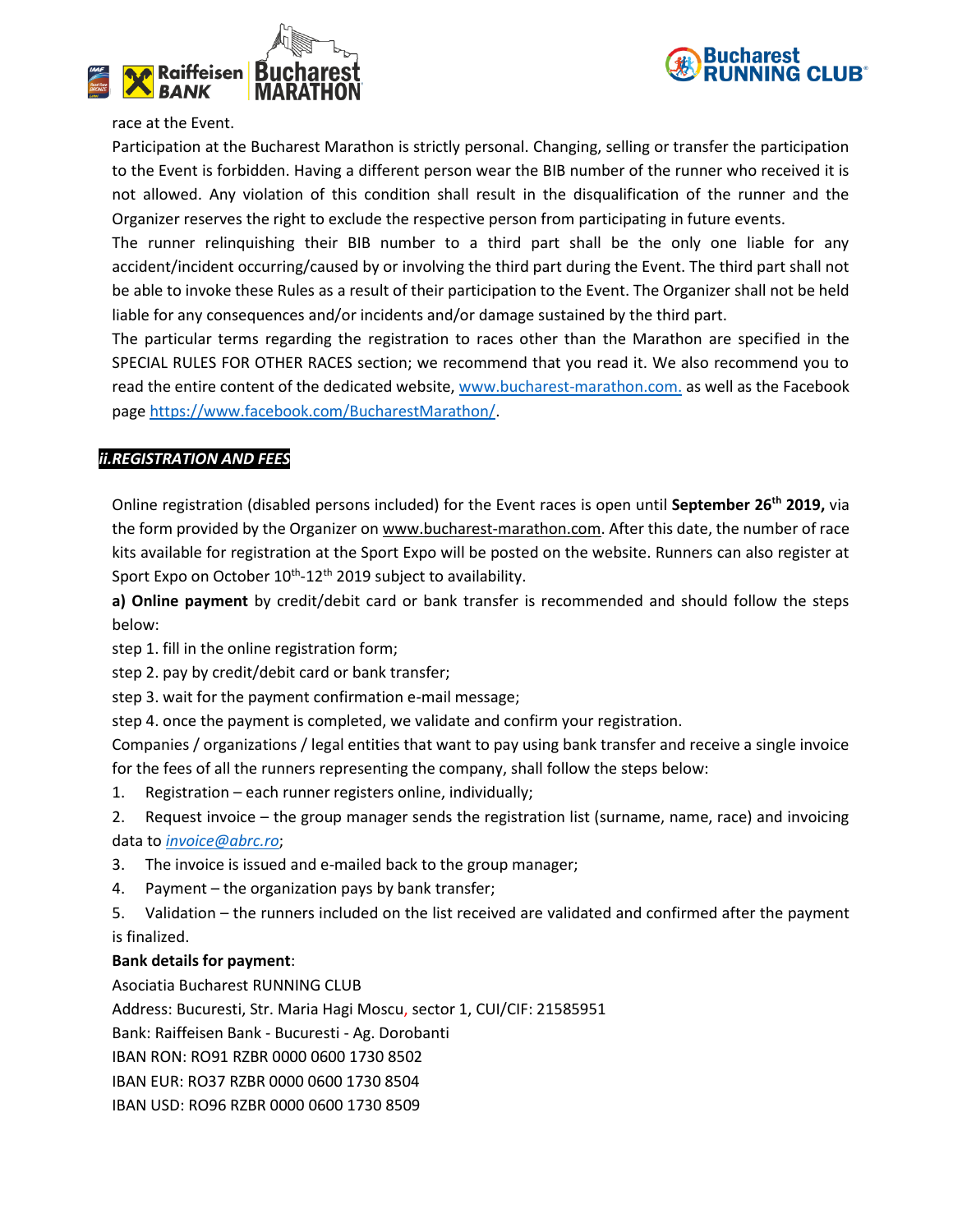



SWIFT: RZBRROBU

BIC: RZBR

Payment details: "B42k2019 – RACE\_NAME"

**ATTENTION !** The registration becomes valid and final only after the payment is made and confirmed by the Organizer, namely when the registration appears online as validated in the runners' list. The registration is automatically cancelled and deleted if the payment is not finalized within five business days from registration date. Runners can check online their registration status, in the Runners' List.

**b) Payment at Sport Expo** is available to runners who did not finalize the online registration. They can register at Sport Expo, subject to availability of BIB numbers, following steps below:

- 1. Cash payment only;
- 2. Fill out and sign the personal declaration of responsibility;
- 3. The Organizer checks the ID document;
- 4. Pick-up the BIB number and race kit.

## **ATTENTION!**

NO registrations for adult races are accepted on race day.

The fee is including the amount donated to partnering NGOs. In the registration form, each runner can choose *a cause to support*. All registrations are firm and final. Paid fees are non-refundable.

## **iii. RACE KIT PICK UP**

Runners can pick up their race kit at the Sport Expo.

**To pick up their race kit,** registered runners has to present the following documents: 1. Registration confirmation letter – printed and signed. This letter is customized, available for download on the website and includes the personal declaration of responsibility.

2. ID document (which the organizers check and immediately return to the holder).

Each runner receives a race number (BIB) based on their personal best of the past year for the distance they chose.

A runner can pick up only 5 race kits

## *iv.WARDROBE, STORAGE, PERSONAL ITEMS*

A changing tent will be set up in Constitution Square, providing runners with a place to change clothes before and after the race. Alongside the BIB number, runners will be given a deposit bag and a sticker bearing the same start number; the sticker must be placed on the deposit bag before leaving the bag at the wardrobe. Deposit bags can be left off at the changing tent before start and picked up after race finish, based on the BIB number. Only bags with a sticker number matching the runner's start number will be accepted.

**NOTE:** In the changing tent, priority will be given to the participants in the Raiffeisen Bank Marathon races (Marathon, Half Marathon, Relay and Individual 10K).

The changing tent is guarded but we recommend that you don't leave any valuables in the deposit bags. Organizers shall not be held liable for the theft, damage or loss of any personal items.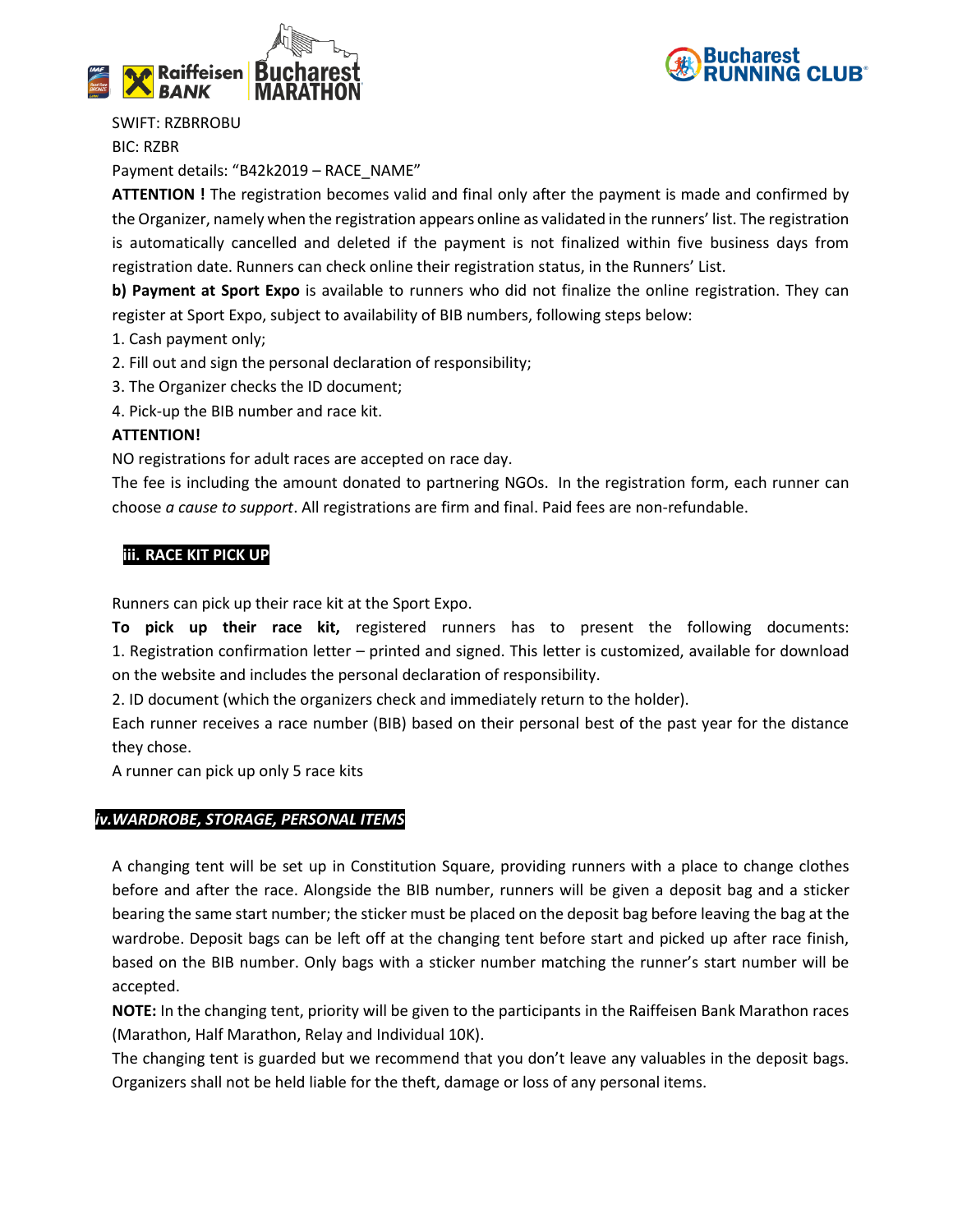



## *v.PERSONS WITH DISABILITIES*

The disabled category in the 10k & 2.5K races includes athletes competing in wheelchairs.

Adults with motor disabilities that attend one of the event's wheelchair races pushed by a third part or walking in crutches or other categories different from the aforesaid can participate at the Event and will NOT be included in the rankings. These adults will start the race alongside the wheelchair category.

Persons with other types of disabilities having no direct impact on the person's ability to walk can participate in the other races of the Event.

All persons mentioned in this chapter can register for free if they submit supporting medical documents upon

## **vi.REFRESHMENT AND SPONGE POINTS/TOILETS**

As per IAAF/AIMS rules, refreshment points will be set up every 5 km; sponge points will also be arranged between refreshment points.

Runners are kindly asked to dispose of plastic bottles or cups in the area close to the refreshment and sponge points, so as to make it easier to clean up afterwards.

Each participant will receive one sponge inside the race kit.

Toilets are placed in the Start/Finish area and near every refreshment points.

## *vii. TIMING*

The timing will be provided by MySDAM Champion Chip – Data Service. The timing system registers each runner electronic chip over the electronic mats (check points). The check points are placed at start/finish and along the course, at undisclosed locations, in cooperation with the Romanian Athletics Federation. **ATTENTION!**

● Runners must go through all check points located on the course of their race. Runners who fail to step on the mat at every check point will not be registered by the timing system and will be automatically disqualified.

● All runners are required to wear the BIB number on their chest and attach the electronic chip as shown on the chip package. Any runner not wearing the BIB correctly, wearing a different BIB number instead of the one received from the Organizer or not wearing the chip throughout the race as indicated in the instructions will be disqualified. Changing or replacing the BIB number or chip (even in case of loss) on race day or exchanging BIB numbers among runners is not allowed. Failure to observe these rules results in disqualification.

## *viii.ACCESS TO THE EVENT AREA*

It is forbidden to bring inside the venue hazardous or illegal, such as, but not limited to drugs, fire arms or objects that qualify as stabbing weapons, explosives etc.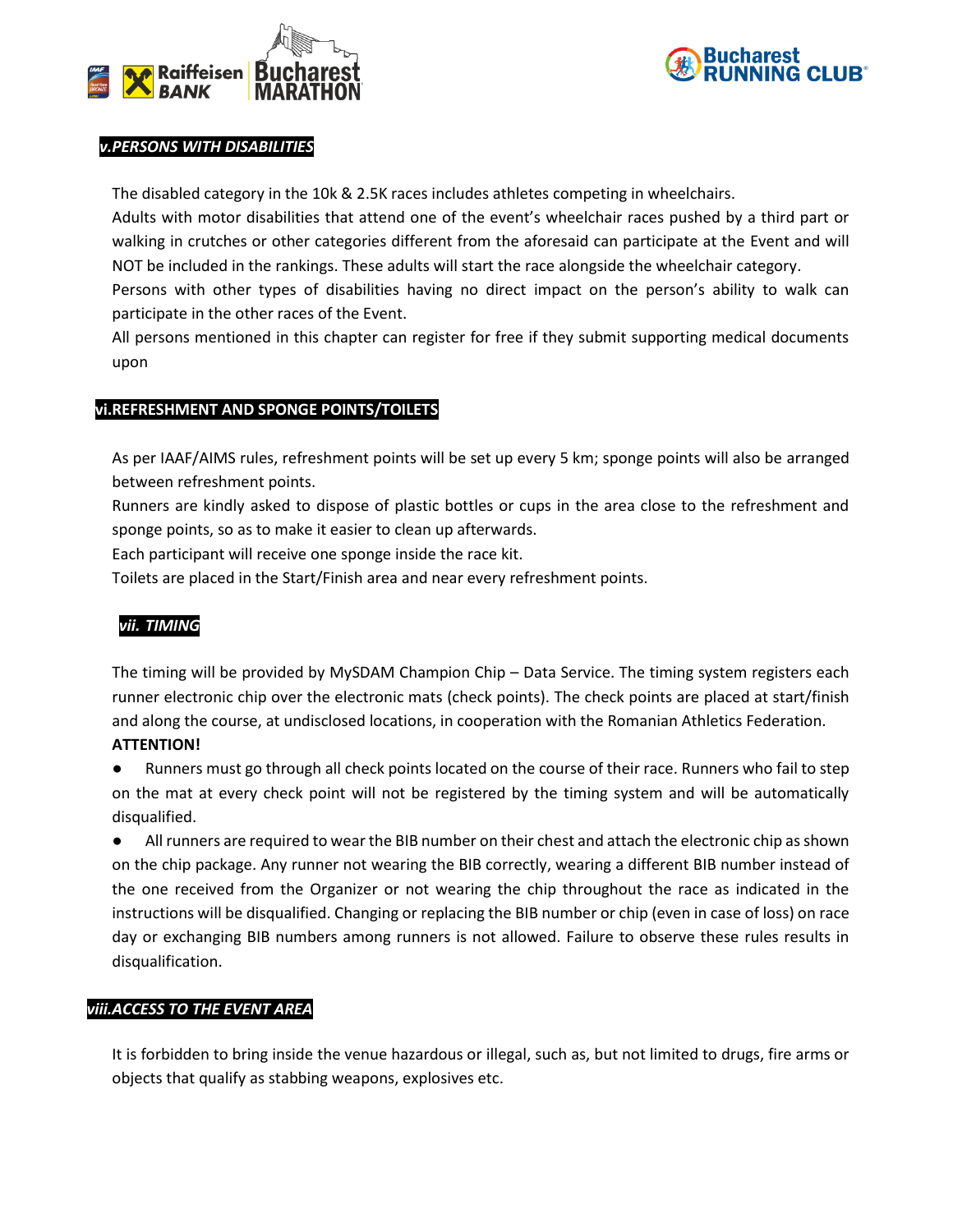



No vehicles are allowed on the course, except for the Organizer's bicycles or vehicles and wheelchairs. Offenders will be sanctioned according to the law.

In order to attend the Event and access the Event area, participants agree and give their express consent regarding the fact that the Organizer may request, via the security staff, the body search of individuals and their personal items. In case of refusing such a search, the concerned individual will be banned from entering or continuing to have access to the Event area.

The Organizer and the security staff may refuse or remove from the Event area, at their own discretion, even during the race, any person who: i) fails to comply with the provisions of these Rules, ii) behaves in such a way that they disturb the normal participation at the Event in situations such as, but not limited to: using any object or behaving in a way that hampers and/or prevents and/or interferes with the circulation and safety of the other participants to the Event; iii) uses any methods of promoting or marketing certain brands, companies, products, services etc. that are not sponsors of the competition or have not been allowed by the Organizer; iv) promotes in any way political, religious or any kind of opinions that may contain a political, religious or violence- or hate-inducing message etc; v) promotes messages that might damage the image of the Event.

## *ix.ACCIDENT INSURANCE*

Participants shall be exclusively liable for their participation to any Event race. The Organizer shall not be held liable for any kind of damage sustained by the Participant as a result of running the race, unless the damage is a direct consequence of the Organizer's intent. This waiver also applies to cases of any possible damages generated by situations such as, but not limited to accidents or death.

Should the Organizer's insurance policy cover it and should the insurer deem that it has to pay any amount in order to cover certain damage sustained by the Participant, the Organizer's responsibility will be limited to the amount paid by the insurance company. The Participant is the only one responsible for taking insurance to cover any damage caused by accidents, diseases or death due to the participation at the Event. The Participant declares being aware that their participation requires very good physical and mental health and declares being properly trained to attend the Event, having been through an appropriate training for such participation. The Organizer, expressly and particularly, instructs the Participant to undergo any medical exam that is needed in order to certify to their fitness to participate at the Event. The Participant remains liable before the Organizer for any damage they may inflict on a third party, including on another Participant, volunteer etc, as a result of any act or omission that is attributable to the Participant.

## *x.RANKING*

The official ranking will be available on the event website within 48 hours from race completion, except for the cases expressly mentioned in the specific rules applicable to certain races.

The participation certificate will specify the position in the official ranking. According to international rules – IAAF – the official ranking is based on the official time recorded for each runner. The official time is measured from the moment of the official start until the moment of crossing the finish line.

The real time, measured between the moment of crossing the start line (after the official start) and the moment of crossing the finish line will also be mentioned on the participation certificate of each runner.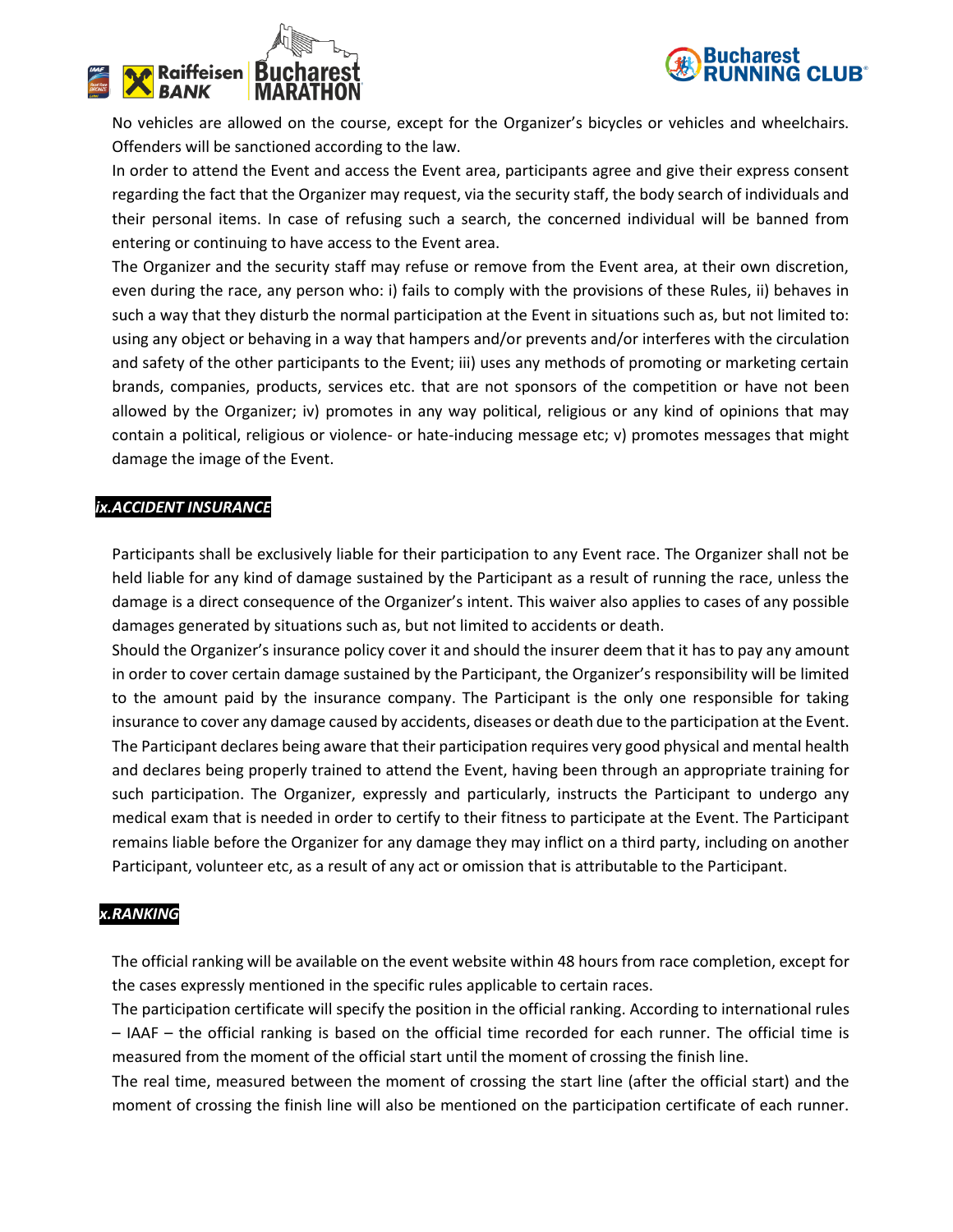



This time cannot be used in the official ranking. The Organizer may decide for certain races of the Event, in accordance with the provisions of the specific rules applicable to some races, not to be electronically timed and/or not to have rankings and/or to announce the final order later than the moment specified in this chapter.

## *xi.AWARD CEREMONY*

The Bucharest RUNNING CLUB organizes the award ceremony in Piata Constitutiei, on the race days. Please check the Event website for the full schedule.

Prize money will be offered for the 42K 21K, 10K and Relay races. These prizes will be presented in RON to Romanian residents and in EUR to foreign residents.

The prizes offered by the Organizer will be announced before the Event. Before making the payment to the participant, all taxes applicable according to the Romanian legislation will be deducted from the prize money and the remaining amount will be paid to the participant.

No Participant is entitled to receive any award if they acted or are acting in such a way that is contrary to these Rules. If, after awarding the prize, the Organizer becomes aware of circumstances indicating that the Participant violated in any way the Rules and the supplementary provisions, the latter must immediately return the prize at the first request of the Organizer;

The prize money will be paid at the end of the 8-week deadline from the completion of the Event. In case of elite and professional athletes, the Organizer may decide to put off the payment of the prizes until the final results of the anti-doping tests arrive, should such tests be conducted.

Prizes consisting of products will only be given to winners present at the award ceremony.

\*Marathon, Half marathon, Relay, 10.K and Popular Race runners who were awarded at the previous edition (1st, 2nd and 3rd places) may register for free at the current edition of the event, exclusively for the same type of race that they won in the previous year.

Runners whose image appears in the foreground of the official poster at the current edition of the event may register for free at this edition, exclusively for the same type of race they attended the previous year. To benefit the free entry, runner must register online and request free entry via e-mail at register@abrc.ro within maximum five days since registration, deadline: September 26<sup>th</sup> The registration fee is not to be refunded in case the payment was already made.

## *xii.MEDICAL PROBLEMS/FIRST AID*

Only participants with no medical problems and physically fit and trained to attend the Event race of their choice are allowed to participate. By registering for the Event and attending the race, every participant declares and pledges being fit to take part in the race of their choice and having consulted a specialized medical doctor in this respect, thus getting the approval to participate in the race for which they registered. The Participant exempts the Organizer of any liability for any medical problem, of any nature, occurring during or after the participation at the Event.

Ambulances stationed at the First Aid points will be called in by the race marshals in case of accidents on the course and will intervene immediately.

Runners who drop out of the race are advised to wait at the refreshment or sponge points for the sweep-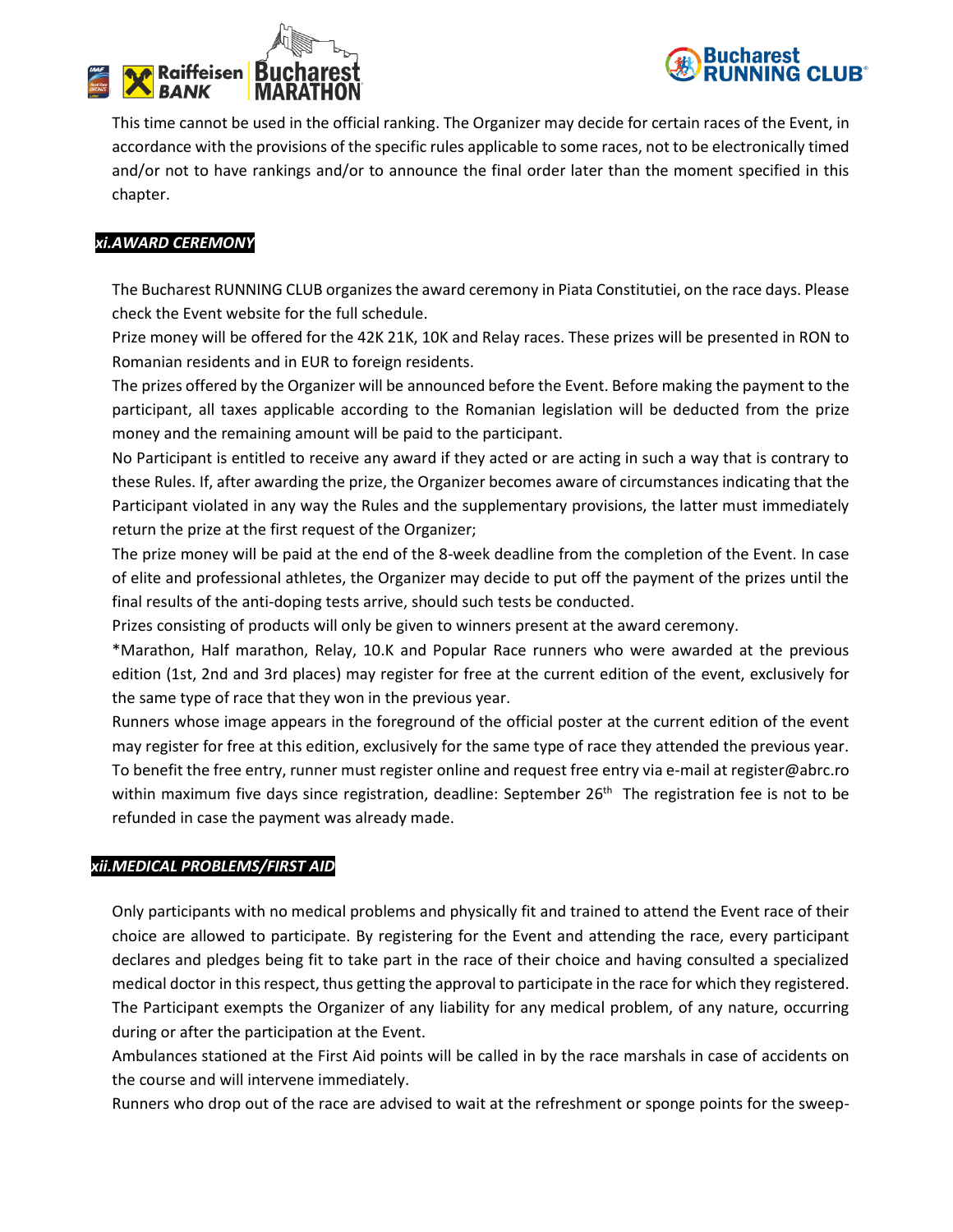



up buses or can reach the start/finish line area by public transport.

To the extent the runners realize a participant faces medical problems, they will inform the organizers or point it out to the staff at the First Aid points.

The participants authorize and give their express consent for being transported to the hospital/given medical care as a result of the express request of the Organizer's representatives if, according to the latter, medical care is needed, and declare they waive any potential claims regarding such transport and/or emergency medical treatment, related delays or deficiencies.

## *xiii.ANTI-DOPING*

The Marathon race is organized together with the Romanian Athletics Federation (FRA), therefore antidoping tests may be carried out, while strictly observing the national provisions, the FRA regulations, the IAAF rules and the WADA code.

## **xiv.REGISTRATION FEE REFUND, CHANGES TO THE REGISTRATION and IMPORTANT DEADLINES FOR THE RUNNERS.**

Registration fees are NON-refundable; this also includes runners who registered and did not show at the race.

Changing the race they registered for or replacing a registered and validated runner (individual or relay) is possible against a EUR 10 fee / person, plus the fee difference (if they choose to register for a race available at a higher fee).

All runners who need to change their registration or the order of running, in case of the relay race, between 27.09.2019 and 09.10.2019, must notify this change at Sport Expo (10-12.10.2019)

In case of force majeure events, the individuals concerned must present a supporting document in this respect and the change will be made free of charge.

Runners completing the registration (payment included) by **August 31st** will have their NAME printed on their BIB NUMBER. Race changing or re-registration after this date cancels this service. This service is available only for the Marathon, Half Marathon, Individual and Relay races.

Whenever needed, the Organizer reserves the right to change the course, the location of the refreshment points or any other element that is part of the Event organization. The Organizer will also be able to change the Event date or the start times at any moment, without having to pay any compensation to the participants;

To the extent to which the Event cannot be held or is interrupted for reasons beyond the control of the Organizer, such as, but not limited to administrative decisions of the authorities, force majeure events, strikes, state of emergency etc, it shall not be liable for paying any damages to the participants.

Nevertheless, in the above-mentioned situations, it will give the registered participants the possibility of registering at the Organizer's next Event at no other costs, but without the Organizer incurring any other cost payable to the participant. If the Event is canceled for any reasons attributable or not attributable to the Organizer, any participant who chooses not to register at the Organizer's next Event is entitled to request and be refunded the registration fee. The Organizer will not pay any other sum of money.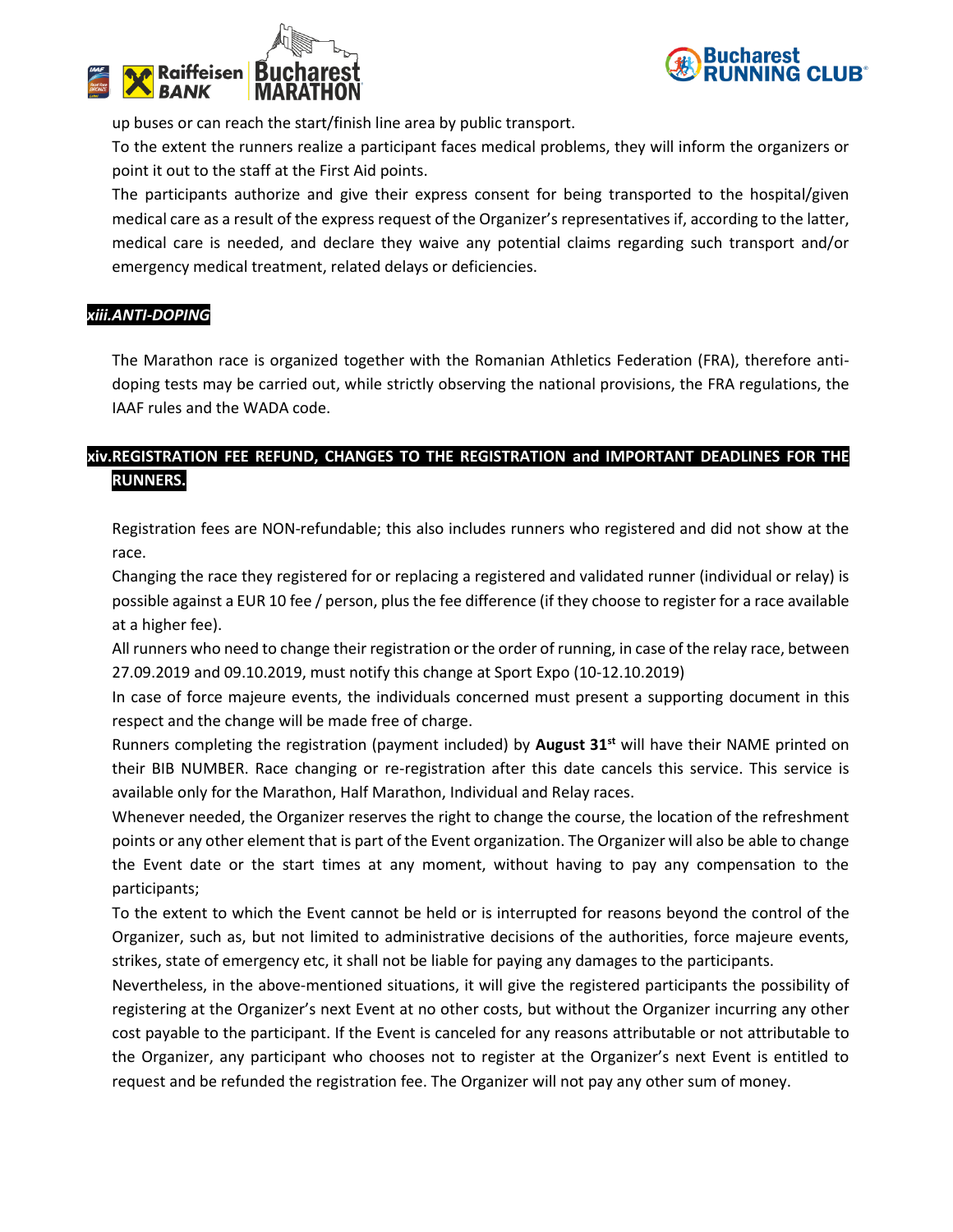



#### *xv.WITHDRAWAL/EXCLUSION/REFUSAL OF REGISTRATION/DISQUALIFICATION*

Any registered Participant can withdraw from the race they entered. In case of withdrawal, the paid fee will not be refunded. Transferring the paid fee to another participant is not allowed either.

The Organizer is entitled to refuse registration, exclude from the race and/or disqualify any participants who, in a previous race or during the current race, displayed behaviors/attitudes/reactions that are contrary to these rules, such as, but not limited to the following examples:

they were eliminated or excluded from similar races for breaching the rules;

there is intent to use the Event for exposing their political or religious views or views that might harm the image of the Event;

- they violate one or several provisions of these Rules;
- their conduct is detrimental to the image of the Event;
- they were sanctioned for breaching the anti-doping rules;
- they are under the influence of alcohol or drugs;
- after the race, it becomes obvious that these Rules or the Anti-doping rules were breached.

#### *xvi.PARTICIPANT CONDUCT*

Throughout the Event, the Participants shall display a polite and respectful behavior towards the Organizers and the other Participants and shall fully comply with the Rules. While in the race, it is recommended not to block or hamper other participants and not to run in groups of three or more aligned, so as not to become obstacles to the other runners. Participants are also advised not to stop suddenly for refreshments or for tying their shoe laces and to make sure that, when they stop, they don't block or hamper other runners. Participants should avoid slowing down faster runners or hitting the slow ones, so when a runner behind you says "I'm on your left", please step aside to your right and let them pass, if they say "to your right", step aside to your left and let them pass.

#### *xvii.MARKETING*

Participants are not allowed to use the Event to promote any other marketing elements except for the official sponsors, as provided by the Organizer. Thus, except for the situations provided for in the special rules of the races, participants are strictly forbidden to wear any logo other than the equipment manufacturer's logo (in the original shape and size). Furthermore, any action that might be seen as a form of "ambush marketing" is forbidden. If the Organizer realizes that a participant is using gear that bears distinctive signs and/or together with other participants they wear or make up messages that might promote marketing elements other than those of the sponsors, it will request the participant to remove those elements, cover them or wear different gear. In case the respective participant refuses to comply, he/she will be excluded from the competition. The same rules apply during the awarding ceremony, as well as to any other situations where marketing elements, except for the official sponsors', are adjoined/associated with the image of the Event. To the extent such behaviors are made public after the end of the Event, the Organizer reserves the right to disqualify the Participant that breaches these rules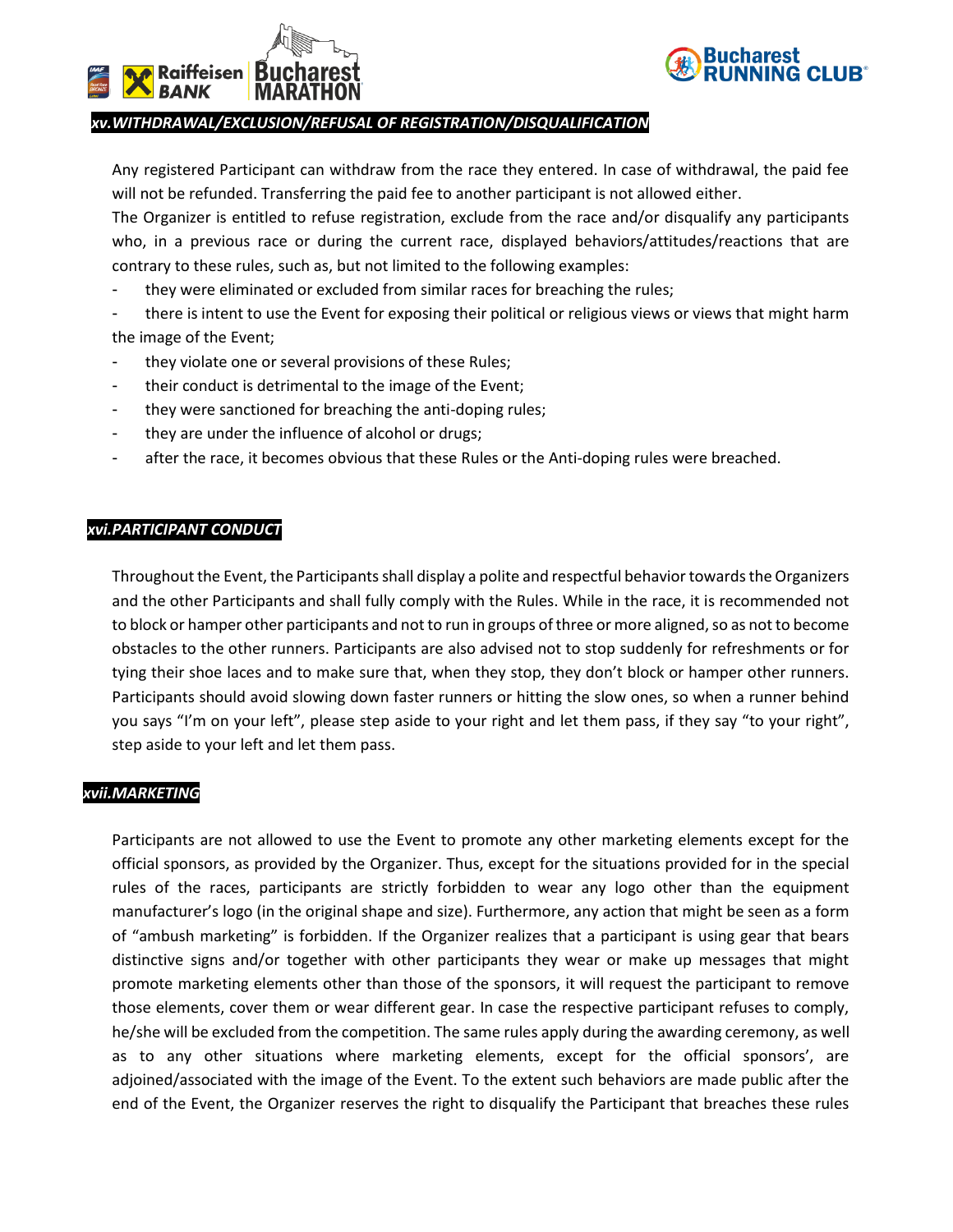



and to deny the latter's registration to other events of the Organizer.

Should anyone want to promote a humanitarian cause, they will notify the Organizer in this respect in advance who, at his own discretion, will decide whether to allow the promotion of the respective humanitarian cause.

Any communication consisting of images or videos from the Event, recorded by a participant during the participation to the Event will be for personal use exclusively and in no way can be used for commercial promotion or any other type of advertising or marketing outside the Event, without the express agreement of the Organizer.

## *xviii.COMPLAINTS*

Any complaints about the ranking or the participation to the event shall be made in writing and presented at the award ceremony tent in Piata Constitutiei only in the day of the race. After this deadline, the Organizer will no longer consider any complaint.

The complaints will be settled within two weeks after the event.

Complaints can be filed by persons who registered at the Event and paid the participation fee, if any. In case of minors, the complaint can be made only by one of the parents, legal custodians or accompanying teacher. Persons who were denied participation to the event or were disqualified can only file complaints about such issues.

The complaint will contain the name, address, BIB number of the person filing the complaint, their e-mail address and a brief account of the facts they challenge, the reasons for challenging them and the evidence supporting their complaint.

The indicative deadline for settling the complaints will be two weeks from the Event date. If, while assessing the complaint, the Organizer needs additional information, they will request it from the complainant or any other person. The Organizer will be able to check any information and evidence they deem necessary while analyzing the complaint. The Organizer's decision is final and shall be communicated to the complainant at the e-mail address specified in the complaint.

#### *xix.RIGHT OF PERSONAL PORTRAYAL*

The Event can be recorded for public communication/information purposes, in any way (especially by pictures, videos etc.), on any existing or future media, for international communication, for any purpose, including advertising and commercial. Therefore, every participant explicitly grants the Organizer, the Organizer's agents and beneficiaries (especially commercial partners) permission to record and reproduce, on any type of media, respectively to reproduce and represent, for no remuneration of any nature, the name, voice, image and information regarding the sports activity performed during the Event, for a duration no longer than 20 years from the Event Date. The Participant expressly authorizes the Organizer to assign to the Event partners sub-licenses to use the personal portrayal for commercial and advertising purposes.

Each participant grants full and irrevocable permission to the Organizer, the beneficiaries (especially his commercial partners), for the purpose of carrying out advertising, promotion or sale campaigns 1) to make any changes, additions or deletions they deem necessary to use their image, under the terms defined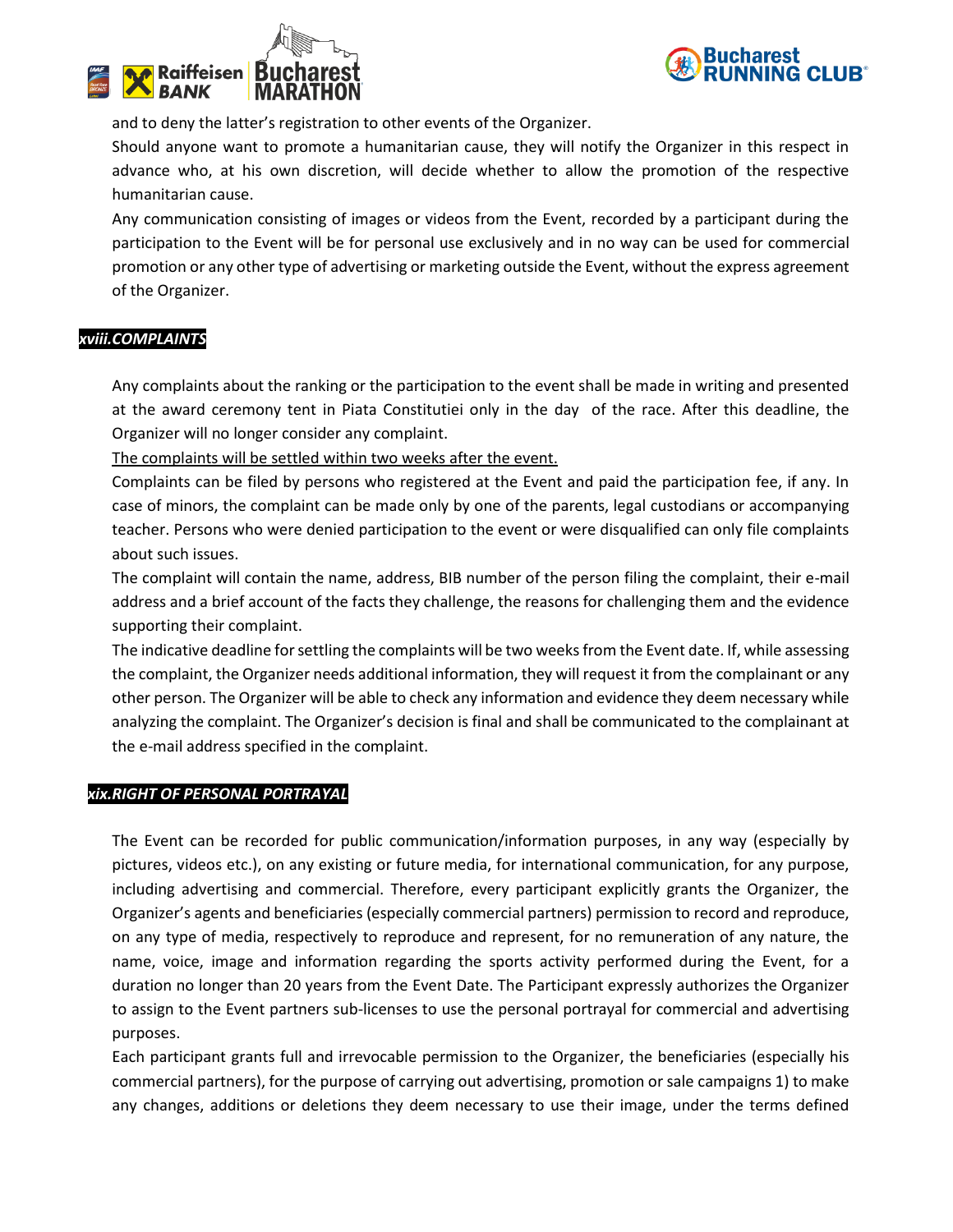

# <mark>∌</mark> Raiffeisen ∣ B⊔C **BANK**

below, 2) to include or combine their image with any signatures, expression, slogans, legends, marks, distinguishing signs, legal information, visual effects and, generally speaking, in any use in the communication materials where they are used.

For minors, this consent is subject to their major interests and rights not being harmed by their parents, by the legal custodians (parent, custodians etc.) who make the registration on their behalf.

The Participant warrants that their personal portrayal is not subject to an exclusive agreement.

The Organizer, its beneficiaries and agents are expressly banned from using the name of a participant, their voice or image in any format with a pornographic, racist or xenophobic character, and, moreover, in general, from any use that harms the participant's dignity.

Participants are informed and they unconditionally accept that their personal portrayal, recorded by the Organizer's official representatives, may be accessible on the Event website in the area dedicated to members and on the Event website, in the "Results" section. Regarding the Event site, the participants understand and agree that any internet user can identify them by name, surname and/or BIB number.

## *xx.PERSONAL DATA*

By registering and participating at the Event, the Participants declare that they agree with the provisions of these Rules and that they agree that their personal data be added to the Organizer's database, be processed and used by the latter (personally or by agents) for purposes like: awarding the prizes to the winners, registering and validating the competition winners, drafting statistical reports regarding the participants, meeting their fiscal obligations, direct marketing activities, such as informing the persons included in the Organizer's database through various communication means (mail, e-mail or other means of communication permitted by the law) regarding other actions conducted in the future by the Organizer, sending to the participant various advertising materials, informative and/or promotional objects and/or samples.

The Organizer is registered as personal data operator under no. 21265 at the National Personal Data Supervisory Authority, in accordance with Law no. 677/2001 on the protection of individuals regarding personal data processing and the free movement of such data ("Law 677/2001"). The Organizer undertakes not to disclose such personal data to third parties, except for its agents and/or partners involved in the Event.

By registering at the Event, the participants agree with the provisions of these Official Rules and agree that, if they win, their name and place of residence be disclosed and used for advertising purposes, with no other obligations or payments. Upon written request, signed and dated by the concerned person, sent to the Organizer in Bucharest, Str. Maria Hagi Moscu ,sector 1, once a year, free of charge, the latter will confirm the use of the data concerning the person or will cease any processing thereof. Moreover, the Organizer will rectify, update, block, delete or anonymize all data whose use is not compliant with the provisions of Law no. 677/2001.

The Organizer shall comply with the provisions of Law no. 677/2001 on the protection of personal data of the Participants, stored during and subsequent to the Event. Therefore, the Organizer undertakes to keep the personal data of the Event Participants confidential and to use it in accordance with the legislation in force.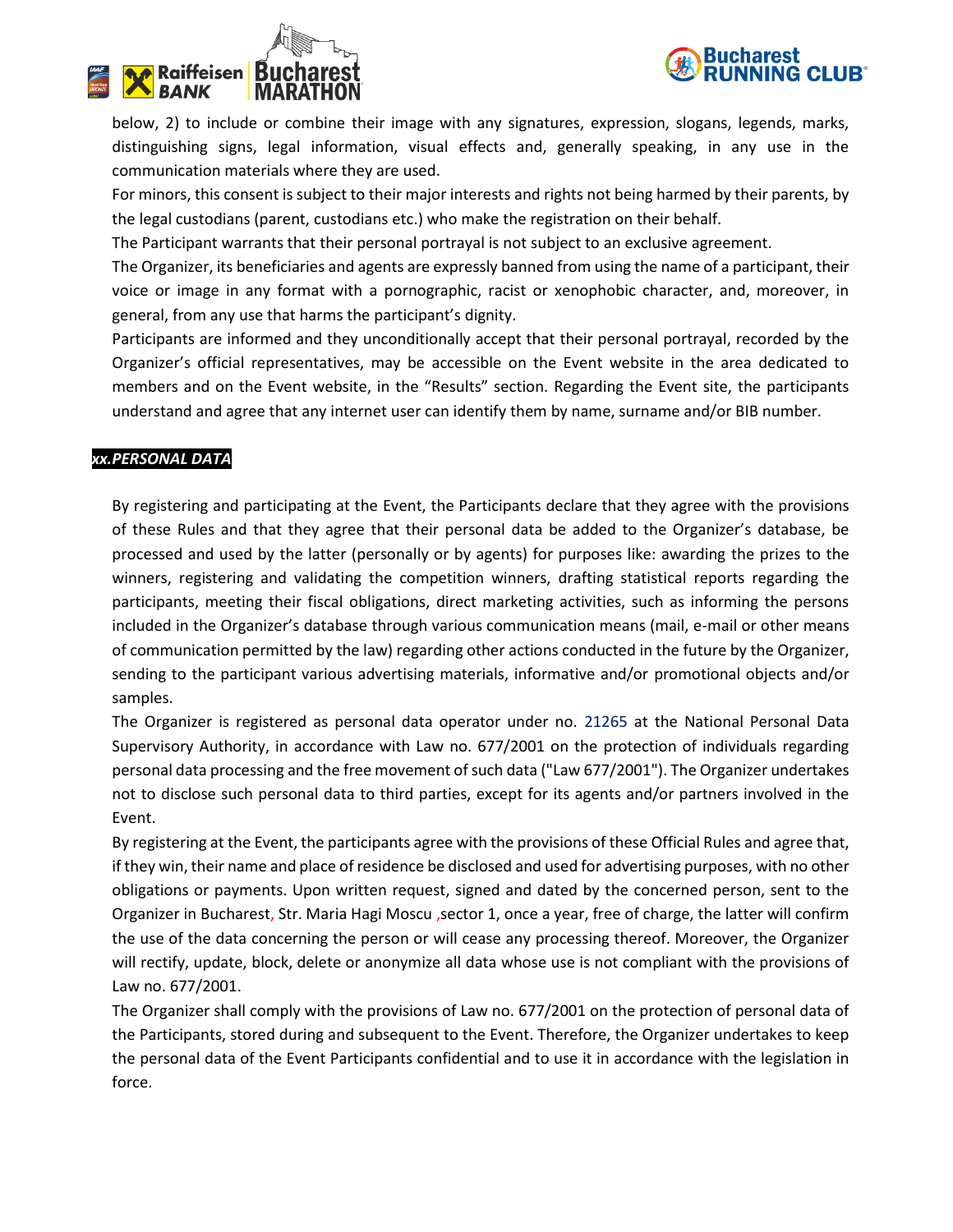



The Participants to the Event are guaranteed the rights provided for by Law 677/2001 on the protection of individuals regarding personal data processing and the free movements of such data, especially data concerning:

- the right of having access to the data, whereby any concerned person is entitled to obtain from the Organizer, upon request and free of charge for one request per year, the confirmation of the fact that the data concerning them is or is not processed by the Organizer.

- the right of opposition whereby the concerned person is entitled to oppose at any moment, for solid and legitimate reasons related to their particular situation, that the data concerning them be subject to processing, except for cases governed by contrary legal provisions.

- the right to amend the data, whereby any concerned person is entitled to obtain from the Organizer, upon request and free of charge: a) as applicable, the rectification, update, block or deletion of data that is not processed in accordance with the law, especially of incomplete or inaccurate data; b) if applicable, the anonymization of data that is not processed in accordance with the law; c) notifying the third parties to whom the data was disclosed, about any operation performed in accordance with letters (a) or (b), if such notification does not prove to be impossible or does not require an effort disproportionate to the legitimate interest that might be harmed.

Upon the express request of any Participant, the Organizer will make sure they can exercise any of the aforesaid rights. To exercise these rights, the participants registered for the Event will send to the Organizer, in Bucharest, Str. Maria Hagi Moscu, sector 1, a written request, dated and signed.

The Organizer also undertakes to observe all provisions of Law no. 677/2001 on the protection of personal data stored during or after the Event for an unlimited period and, if necessary, to notify the National Supervisory Authority for Personal Data Processing about anything regarding the gathering and processing of personal data in connection with the registration and participation to the Event.

The Organizer undertakes to inform the persons in the database thus created, at their first written communication, of the rights according to Law 677/2001.

## **2. SPECIAL RULES, OTHER RACES** *A. SPECIAL RULES, MARATHON*

Date: The race will be held on Sunday, October 13<sup>th</sup>, 2019. See th[e course map.](http://bucharest-marathon.com/traseu/)

**Race Distance:** 42.195 km

**Time Limit: 7 hours.** Runners arriving at the finish line after this time limit will not be included in the ranking. All roads will be reopened to traffic after this time limit and the organizers will no longer guarantee the safety of the runners.

## **Start - Blvd. Libertatii, next to Izvor Park. Finish – Constitutiei Square**

The start corridor is split into start sectors. Each runner will have access ONLY to the start sector assigned for their BIB number.

The sectors are clearly signposted, at their entrance. Access to the start corridors and sectors will be allowed beginning with 8:45 am.

Runners with disabilities and wheelchair runners take priority in the start area, in front of the other participants.

**The course (AIMS/IAAF certified) is fully asphalted and marked at each kilometer.**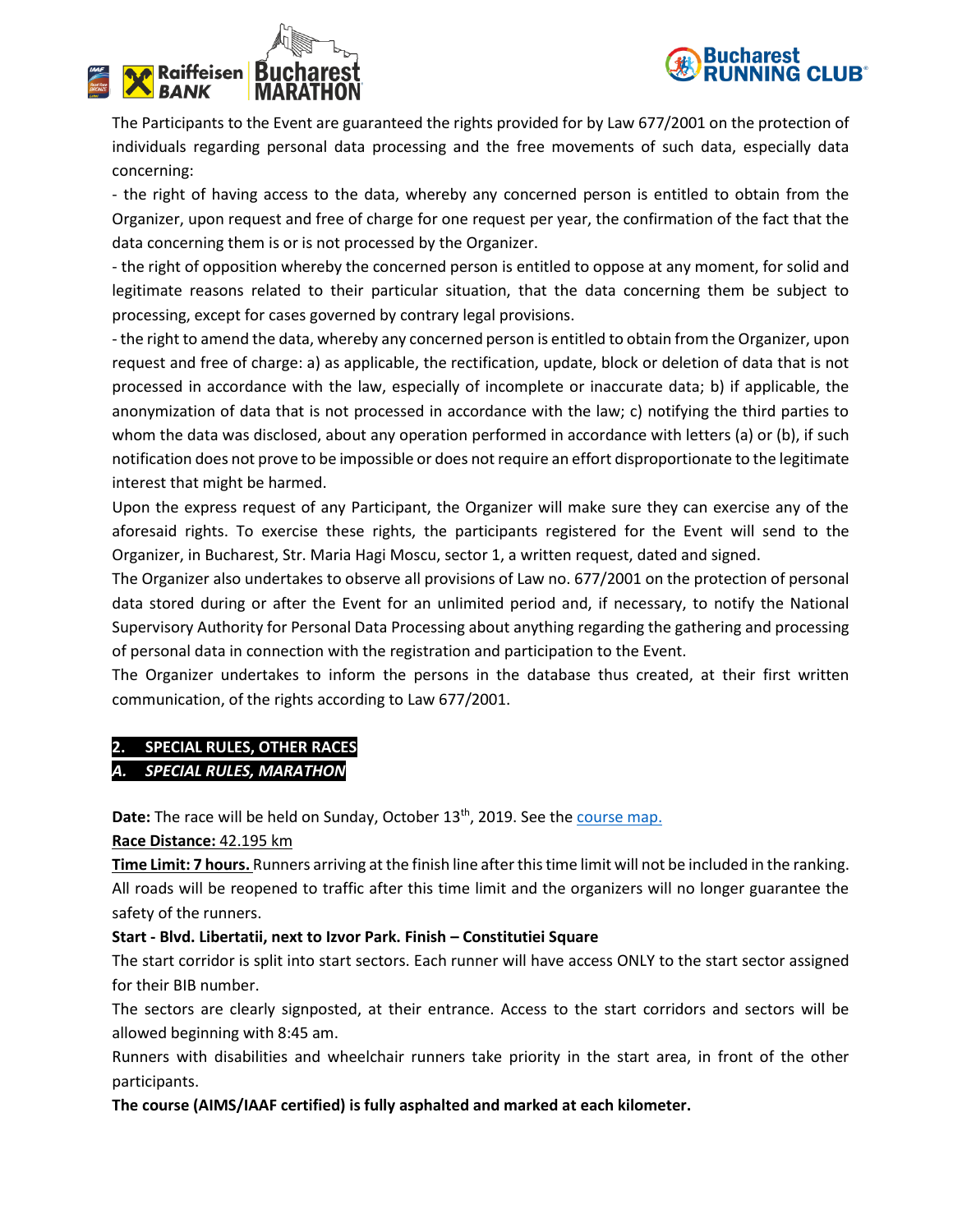



## *B. SPECIAL RULES, MARATHON RELAY*

These special rules are supplemented by the provisions and information applicable to the Marathon, provided they are not contrary to these rules.

**Date:** The race will take place on Sunday, October 13<sup>th</sup>, 2019. See the [course map](http://bucharest-marathon.com/traseu/)

**Race Distance:** 42.195 km – 4 runners will cover the marathon distance, according to the table below **Start -** Blvd. Libertatii, next to Izvor Park. **Finish** – Piata Constitutiei

| Relay<br>point | <b>Start</b><br>runner | <b>Start</b><br><b>Km</b> | <b>Running</b><br>distance | Location on the course                            | <b>Public transport</b>              |
|----------------|------------------------|---------------------------|----------------------------|---------------------------------------------------|--------------------------------------|
| Start          | start runner 1         | Km 0                      | 10 Km                      | Izvor Park                                        | Izvor subway station                 |
| Point 1        | start runner 2         | Km 10                     | 10 Km                      | Kiseleff Park                                     | Piata Victoriei subway<br>station    |
| Point 2        | start runner 3         | Km 20                     | 10 Km                      | Bd. Unirii, at the junction<br>with I.C. Bratianu | Unirii<br>Piata<br>subway<br>station |
| Point 3        | start runner 4         | Km 30                     | 12.2 km                    | <b>Bd. Mircea Voda</b>                            | Unirii<br>subway<br>Piata<br>station |

**Time limit:** 7 hours from the official start. Runners crossing the finish line after this time limit will not be included in the ranking of their race. All roads will be reopened to traffic after this time limit and the organizers will no longer guarantee the safety of the runners.

## **A) Making up the team; Changing the team; Missing team members.**

**A1.** The team running the Marathon Relay must be made of four members, each of them covering one leg of the distance, in the order of registration. No member of the relay team can participate in any other race of the EVENT. Only teams that comply with these rules will have their result registered in the competition and be part of the ranking.

**A2.** If the members of a team do not observe the order of registration or of they use in their team less than four member and/or one of its members covers more than one leg of the distance, the results of the respective team will be considered outside of competition (**hors concours).** In this case, the results of such teams will be posted and marked **HC** and will not be part of the official ranking of the competition. In case one or several team members do not participate and one or two team members cover more than one leg of the relay, it is mandatory that the Organizer be notified and the missing person(s) be indicated no later than at the start of the race. If the team participates without notifying the organizer within the aforesaid deadline, the team is disqualified and its members may be denied registration and participation in any of the Organizer's future competitions.

**A3**. If one member of a registered team cannot participate for exceptional reasons that are notified to the Organizer, such member can be replaced until up to 72 hours before the start, at the latest, subject to payment of an additional fee of EUR 10 (payable in RON at the BNR exchange rate on payment day) for each person being replaced. One team can replace maximum two team members.

The Organizer can assess, at his own discretion, before the race or within 30 days from the end of the race,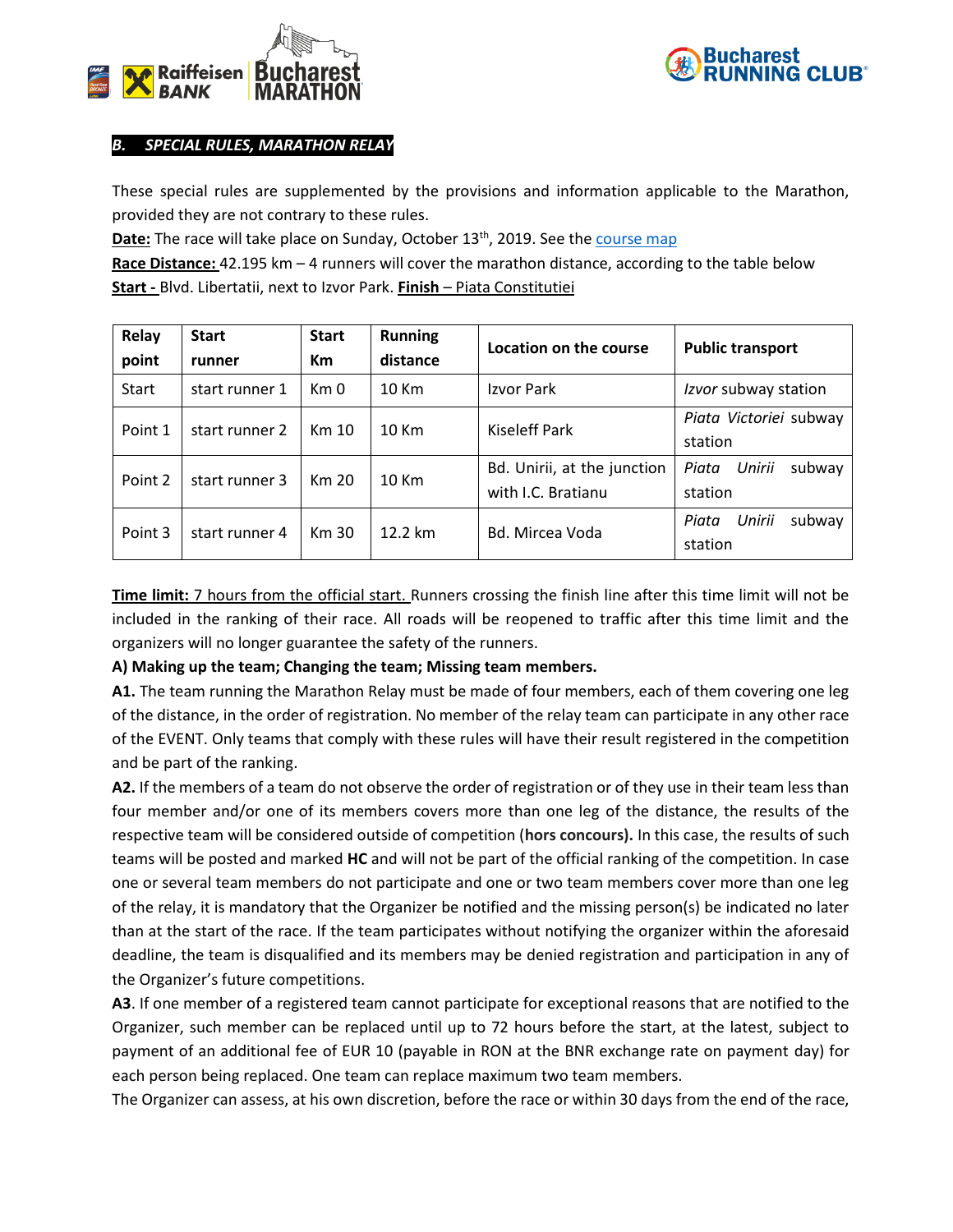



the reasons leading to the replacement of the team members and reject reasons as not being exceptional. In this case, the results of the respective team will be considered outside of competition (**hors concours),**  the results of this team to be posted and marked HC and not included in the official ranking of the competition. If a team wants to participate with members other than the ones previously announced, but cannot observe the 72-hour deadline and/or cannot invoke exceptional reasons, can still participate in the race subject to payment of an additional fee of EUR 10 (payable in RON at the official BNR exchange rate on payment day, the payment to be made before the race) for each person being replaced. In this case, the limit of 2 replaced team members does not apply and the results of the respective team will be considered outside of competition (**hors concours),** the results of this team to be posted and marked HC and not included in the official ranking of the competition.

**A4** Unless the above-mentioned method is applied, the participation of persons other than those who registered for the race is forbidden. At any time, the Organizer has the right to ask the persons who participate or participated in the race to identify themselves. The participants' refusal to provide the identification elements results in their disqualification and in the Organizer's refusal to accept their registration and participation in any of its future competitions. If the Organizer sees that the person participating in the race is not the same person as the one who registered, the organizer can, at his discretion, prevent that person from participating in the race and/or disqualify them and/or deny them from participating in any of his future competitions. The team that replaced one or several members without complying with the provisions herein will be disqualified and its members may be denied registration and participation in any of the Organizer's future competitions.

**A5** The final ranking for the Marathon Relay will be announced 30 days from the end of the race.

## **B) Team Name; Distinctive signs permitted for the team**

**B1.** The registered team can have a specific name written on their competition gear; this name can also be the trade name or legal name of the legal entity that team members work for, collaborate with or volunteer for, provided it does not exceed an area of 30 cm<sup>2</sup> and a maximum height of 5 cm. The name of the team can only be mentioned on the T-shirt and only on the front of the T-shirt.

## *C. SPECIAL RULES, HALF MARATHON 21 K*

These special rules are supplemented by the provisions and information applicable to the Marathon, provided they are not contrary to these rules.

**Date:** The race will take place on Sunday, October 13<sup>th</sup>, 2019. See the course map

**Race Distance:** 21.097 km

**Start** - Blvd. Libertatii, next to Izvor Park**. Finish** – Piata Constitutiei

**Time limit:** 3 hours from the official start. Runners crossing the finish line after this time limit will not be included in the ranking of their race. All roads will be reopened to traffic after this time limit and the organizers will no longer guarantee the safety of the runners.

**The course (AIMS/IAAF certified) is fully asphalted and marked at each kilometer. For additional details, see th[e course map.](http://www.bucharest-marathon.com/traseu)**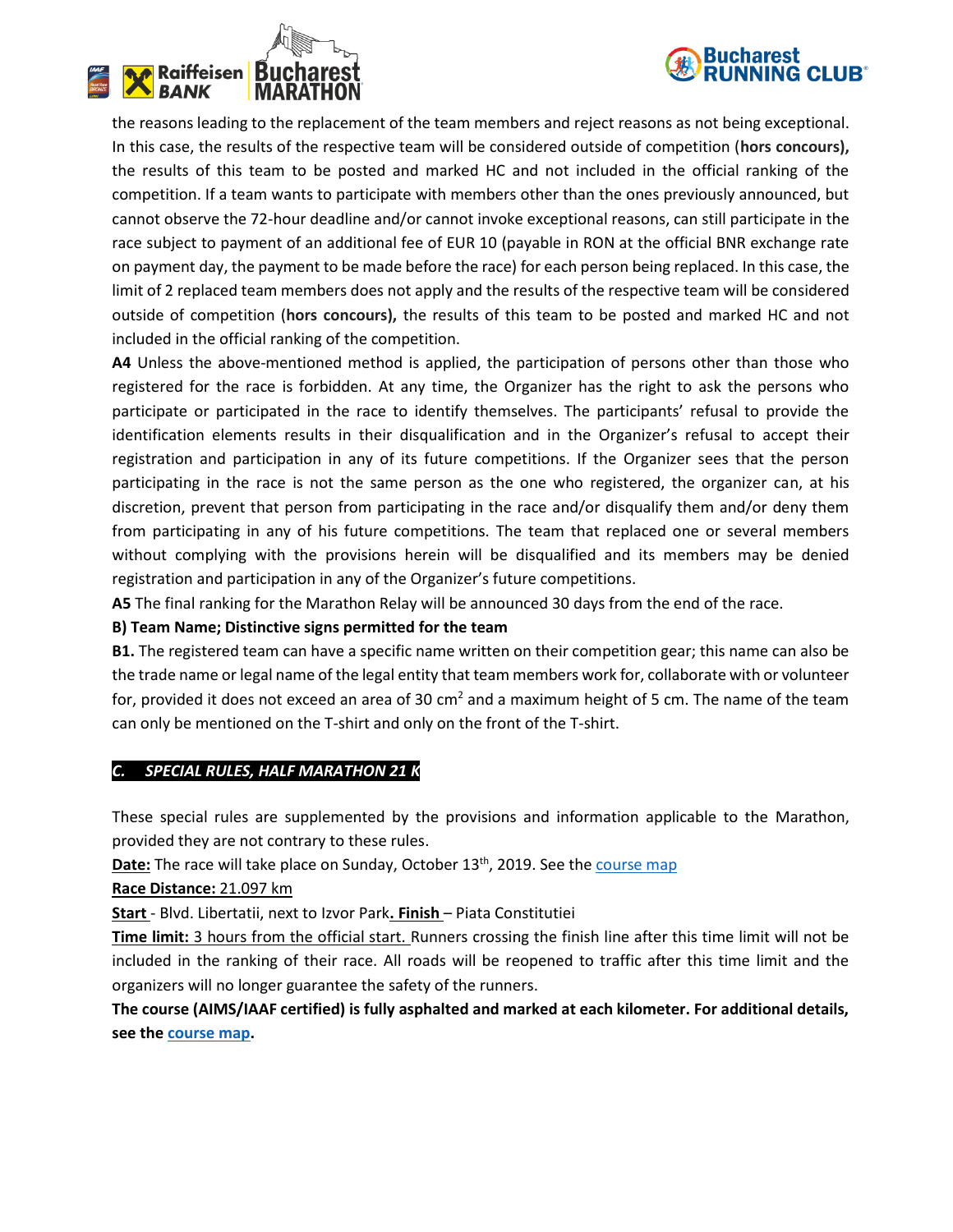



*D. SPECIAL RULES, INDIVIDUAL 10K RACE*

These special rules are supplemented by the provisions and information applicable to the Marathon, provided they are not contrary to these rules.

Data: The race will take place on Sunday, October 13<sup>th</sup>, 2019. See the **course map** 

**Race Distance:** 10 km

## **Start - Blvd. Libertatii, next to Izvor Park. Finish – Piata Constitutiei**

**Time limit:** 1.5 hours from the official start. Runners crossing the finish line after this time limit will not be included in the ranking of their race. All roads will be reopened to traffic after this time limit and the organizers will no longer guarantee the safety of the runners.

The start corridor is split into sectors.

. Each runner will have access ONLY to the start sector assigned for their BIB number. The sectors are clearly signposted, at their entrance. The access to the start corridors and sectors will be allowed beginning with 7:45 am.

Runners with disabilities and wheelchair runners take priority in the start area, in front of the other participants.

**The course (AIMS/IAAF certified) is fully asphalted and marked at each kilometer. For additional details, see th[e course map.](http://www.bucharest-marathon.com/traseu)**

## *E. SPECIAL RULES, FUN RACE 2.5 K*

These special rules are supplemented by the provisions and information applicable to the Marathon, provided they are not contrary to these rules.

Date: The race will take place on Saturday, October 12<sup>th</sup>, 2019. See the *course map* 

**Race Distance:** 2.5 km

**Start Line:** Piata Constitutiei

**Time Limit:** 1 hour from the official start.

**Fun Race - Ranking:** At the finish line, the first runners to arrive will receive, in the order of arrival, per gender category, tickets numbered between 1 and the number of prizes the organizers have prepared for the respective race. The winners will later be awarded the prizes on the main stage.

Runners with disabilities and wheelchair runners take priority in the start area, in front of the other participants.

No electronic timing is available for this race.

## *F. SPECIAL RULES TEENS' RACE*

These special rules are supplemented by the provisions and information applicable to the Marathon, provided they are not contrary to these rules.

Date: Saturday, October 12<sup>th</sup>

**Distance:** 2.5 km

**Open to teenagers aged 13 to 19 years.**

**Time limit:** 1 hour from the official start. Runners crossing the finish line after this time limit will not be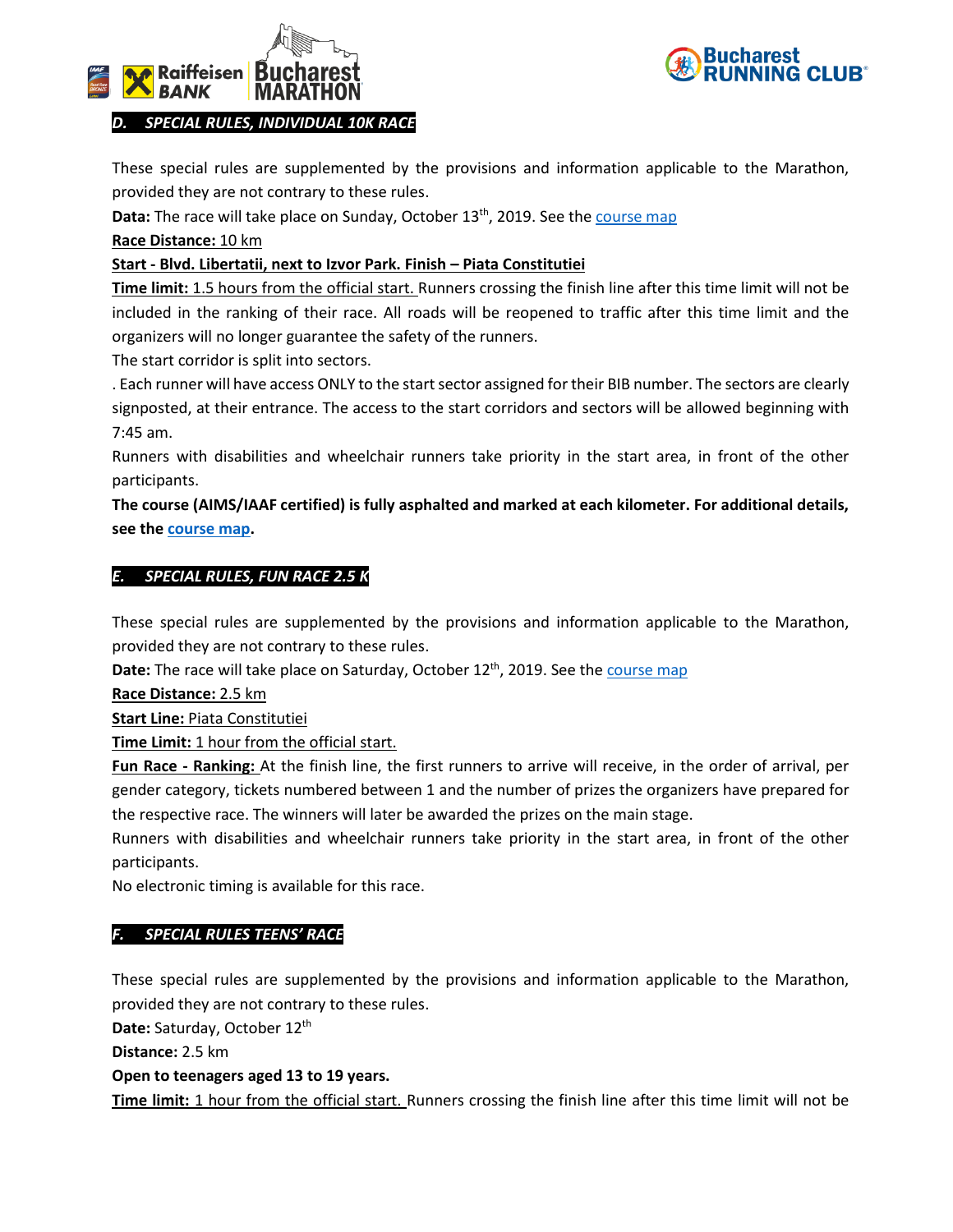



included in the ranking of their race. All roads will be reopened to traffic after this time limit and the organizers will no longer guarantee the safety of the runners.

Runners with disabilities and wheelchair runners take priority in the start area, in front of the other participants.

## **No electronic timing is available for this race**.

## **IMPORTANT!**

Minors can register based on their birth certificate (copy) and a medical certificate attesting to their fitness.

● Children will run by themselves, without their parents/legal custodians, except for children with disabilities.

● At registration and race kit pick up, all children will be accompanied by an adult – parent or legal custodian – who will sign the personal declaration of responsibility.

- Winners must present their birth certificate in order to receive their prize.
- The organizers shall not keep any personal documents (birth certificates, ID cards etc.), they only check them and return them to their holders.
- The organizers can ask for any other document or additional declaration, if necessary.

Children and teenagers can register online until **October 6 th**. After this date, we will announce the number of race kits (number + T-shirt) available for registration at Sport Expo.

**Saturday, October 12th**, race day – Children can register at Sport Expo ONLY on this day, according to the [official schedule.](http://bucharest-marathon.com/program-eveniment/) Teens who registered online must pick up their race kit **until 9.00 am, at the latest**. After 9.00 a m, unclaimed race kits will be redistributed to those present and willing to run.

**For safety reasons, this is not a sprinting contest, has no time limit and the prizes are won in a drawing raffle!**

## *G. SPECIAL RULES, KIDS RACE*

These special rules are supplemented by the provisions and information applicable to the Marathon, provided they are not contrary to these rules.

Date: Saturday, October 12<sup>th</sup>

**Distance**: 0.9 km/ 1.4 km

## **Start Times:**

12:30 – 0-5 years boys and girls 12:50 –6-7 years boys 13:10 –6-7 years girls 13:30 - 8-9 years boys 13:50 –8-9 years girls 14:10 –10-12 years boys 14-:30 –10-12 years girls **Age categories:** 0-5, 6-7, 8-9, 10-12

Each age and gender category has a separate start time – see the [event schedule.](http://bucharest-marathon.com/program-eveniment/) Children under 13 years of age are invited to sign up for the Teens' Race (2.5 km). Participation is free of charge